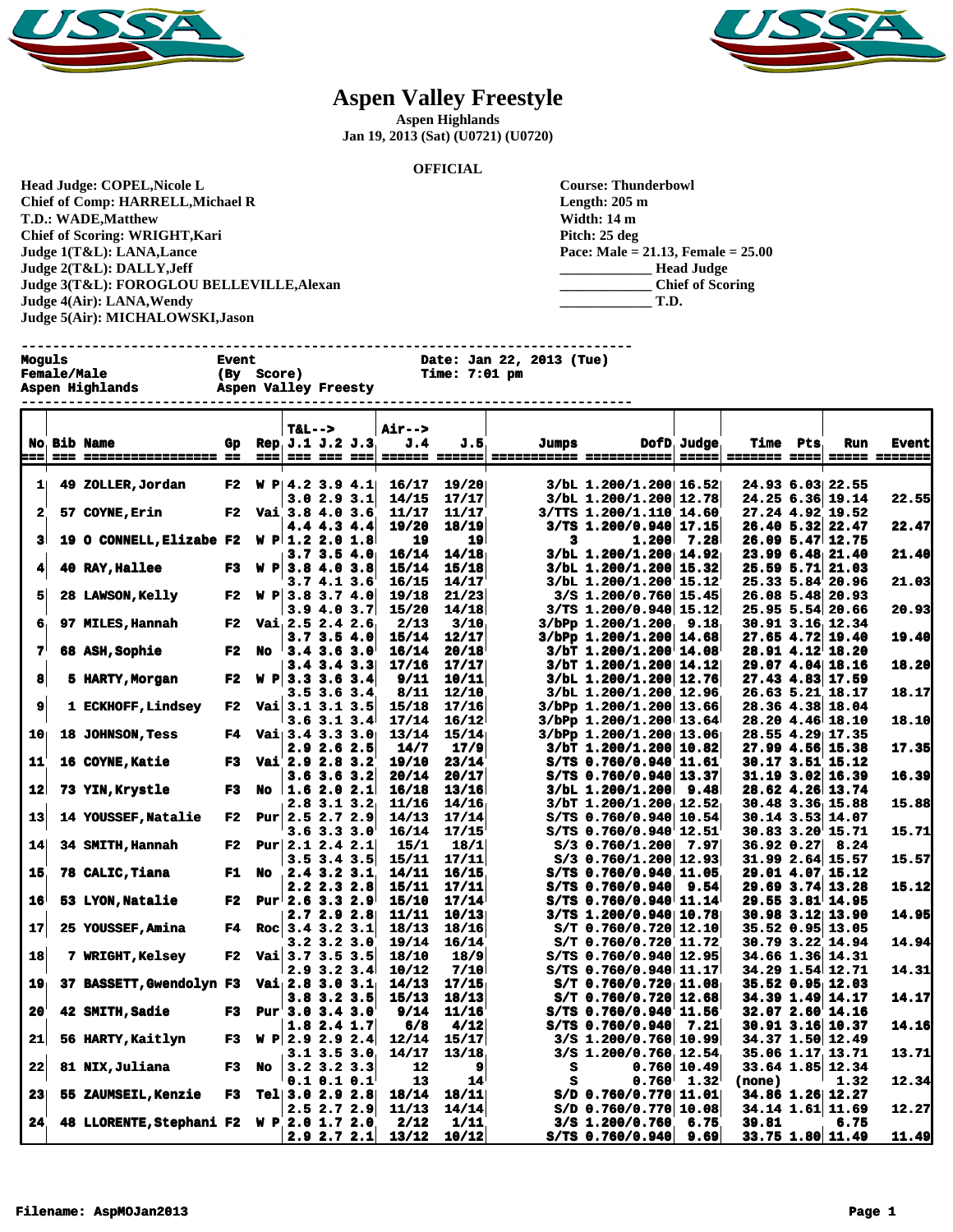**OFFICIAL**

**Female/Male (By Score) Time: 7:01 pm Aspen Highlands Aspen Valley Freesty** 

**Moguls Event Date: Jan 22, 2013 (Tue)**

|                 |                                              |     |                        | $T&L-->$              |                   |                            | <b>Air--&gt;</b> |                 |       |                                                                                                 |            |                 |                      |              |
|-----------------|----------------------------------------------|-----|------------------------|-----------------------|-------------------|----------------------------|------------------|-----------------|-------|-------------------------------------------------------------------------------------------------|------------|-----------------|----------------------|--------------|
|                 | No Bib Name                                  | Gp. |                        |                       |                   | Rep $J.1 J.2 J.3$          | J.4              | J.51            | Jumps |                                                                                                 | DofD Judge | <b>Time Pts</b> | Run                  | <b>Event</b> |
| ===.            | === ================== ==                    |     |                        |                       |                   |                            |                  |                 |       | <u>sos, sos sos sos, cosos socosa, concertare acontecerta, coso, concert com, cosos concert</u> |            |                 |                      |              |
| 25              | 79 DARRAH, Kenlyn                            | F3  | W P                    |                       | 2.7 3.0 2.9       |                            | 10/17            | 7/17            |       | 3/8 1.200/0.760 10.91                                                                           |            | 38.10           | 10.91                |              |
|                 |                                              |     |                        |                       |                   | $1.2$ 1.4 0.7              | 10/15            | 7/15            |       | $3/5$ 1.200/0.760                                                                               | 5.46       | 40.85           | 5.46                 | 10.91        |
| 26              | 92 REZNIK, Emilie C                          |     | F2 W P $2.2$ 2.5 2.2   |                       |                   |                            | 12/13            | 14/16           |       | $T/S$ 0.720/0.760                                                                               | 8.92       | 39.76           | 8.92                 |              |
|                 |                                              |     |                        |                       |                   | 3.02.52.8                  | 14/15            | 15/14           |       | $T/S$ 0.720/0.760 10.44                                                                         |            | 38.79           | 10.44                | 10.44        |
| 27              | 77 CALIC, Alexa                              |     | F3 No                  |                       | $2.9$ $2.7$ $2.9$ |                            | 15               | 17              | s     | 0.760                                                                                           | 9.71       |                 | 36.59 0.43 10.14     |              |
|                 |                                              |     |                        |                       | $1.2$ 1.1 0.8     |                            | 15               | 16              | s     | 0.760                                                                                           | 4.27       | 38.59           | 4.27                 | 10.14        |
| 28 <sup>1</sup> | 64 ENSIGN, Rachel J                          | F2  |                        | Pur $2.82.83.1$       |                   |                            | 8/7              | 8/4             |       | $S/TS$ 0.760/0.940                                                                              | 9.81       | 38.61           | 9.81                 |              |
|                 |                                              |     |                        |                       |                   | $0.1$ 0.1 0.1              | 13               | 10 <sub>1</sub> | s     | 0.760                                                                                           | 1.17       | (none)          | 1.17                 | 9.81         |
| 29              | <b>35 SAKSON, Andra</b>                      | F2  | Asp $0.5$ 0.8 1.4      |                       |                   |                            | 11               | 13              | 3     | 1,200                                                                                           | 4.14       | 39.34           | 4.14                 |              |
|                 |                                              |     |                        |                       | $1.3$ 1.6 1.5     |                            | 15/11            | 18/11           |       | 3/3p 1.200/1.200                                                                                | 7.70       | 33.58 1.88      | 9.58                 | 9.58         |
| 30 <sub>l</sub> | <b>30 ANDRINGA, Heidi</b>                    | F3  | W P 2.4 2.4 2.1        |                       |                   |                            | 4/9              | 6/10            |       | $T/S$ 0.720/0.760                                                                               | 7.97       | 35.81 0.81      | 8.78                 |              |
|                 |                                              |     |                        |                       |                   | $2.9$ 3.0 $2.6$            | 3/9              | 4/12            |       | T/S 0.720/0.760                                                                                 | 9.54       | 37.65           | 9.54                 | 9.54         |
| 31 <sub>1</sub> | 58 EVERETT, Karsyn                           | F3  | Asp. 2.3 2.2 1.7       |                       |                   |                            | 22/4             | 24/8            |       | S/3 0.760/1.200                                                                                 | 8.66       | 36.950.26       | 8.92                 |              |
|                 |                                              |     |                        |                       | $0.8$ $0.8$ 1.2   |                            | 17/13            | 20/14           |       | 8/3 0.760/1.200                                                                                 | 5.82       | 39.87           | 5.82                 | 8.92         |
| $32^{\circ}$    | 88 NIX, Alycia                               | F1  | No                     |                       | 2.62.02.1         |                            | 16/1             | 14/2            |       | $S/3$ 0.760/1.200                                                                               | 8.01       | 46.70           | 8.01                 |              |
|                 |                                              |     |                        |                       |                   | $0.4$ 0.5 1.3              | 18/1             | 19/1            |       | $S/3$ 0.760/1.200                                                                               | 3.72       | (none)          | 3.72                 | 8.01         |
| 33              | 62 MONIZ, Kaylee                             | F3  |                        | $W$ P 0.9 1.1 1.3     |                   |                            | 7/9              | 8/9             |       | TS/S 0.940/0.760                                                                                | 4.68       | 39.52           | 4.68                 |              |
|                 |                                              |     |                        |                       | $0.1$ $0.1$ $0.1$ |                            | 15               | 13              | s     | 0.760                                                                                           | 1.36       | 47.13           | 1.36                 | 4.68         |
| 34              | 93 PELTIER, Madelaine F2                     |     | $W$ P 0.1 0.1 0.1      |                       |                   |                            | 9/5              | 10/8            |       | $S/T$ 0.760/0.720                                                                               | 1.48       | 45.31           | 1.48                 |              |
|                 |                                              |     |                        |                       |                   | $1.0$ 0.9 0.7              | 12/1             | 15/2            |       | $S/T$ 0.760/0.720                                                                               | 3.73       | 37.74           | 3.73                 | 3.73         |
| 35 <sub>1</sub> | <b>89 GUAY, Evie</b>                         | F3  | <b>W P 0.3 0.8 0.7</b> |                       |                   |                            | 5/6              | 10/7            |       | $S/TS$ 0.760/0.940                                                                              | 2.97       | 39.98           | 2.97                 |              |
|                 |                                              |     |                        |                       | $0.1$ $0.1$ $0.1$ |                            | 14/8             | 13/8            |       | S/TS 0.760/0.940                                                                                | 2.07       | 42.54           | 2.07                 | 2.97         |
| 36              | 83 ANGLIN, Stephanie F4                      |     | Asp 0.1 0.1 0.1        |                       |                   |                            | 19/1             | 17/1            |       | 8/3 0.760/1.200                                                                                 | 1.78       | (none)          | 1.78                 |              |
|                 |                                              |     |                        |                       | $0.1$ 0.4 0.1     |                            | 5/3              | 9/7             |       | $S/3$ 0.760/1.200                                                                               | 1.73       | 42.10           | 1.73                 | 1.78         |
| 37 <sup>1</sup> | 87 MCPHERSON, Xan                            | F3  | $W$ P 0.1 0.1 0.1      |                       |                   |                            | 6                | 6               | т     | 0.720                                                                                           | 0.73       | (none)          | 0.73                 |              |
|                 |                                              |     |                        |                       | $0.1$ $0.1$ $0.1$ |                            | 10               | 8               | N     | 0.660                                                                                           | 0.89       | (none)          | 0.89                 | 0.89         |
|                 | 1 111 ANDRINGA, Casey                        |     | M1 W P 4.6 4.5 4.6     |                       |                   |                            | 23/24            | 21/23           |       | bL/7opA 1.050/1.240 18.91                                                                       |            |                 | 21.37 5.86 24.77     |              |
|                 |                                              |     |                        |                       |                   | 4.74.54.6                  | 23/23            | 23/22           |       | bL/7opA 1.050/1.240 18.99                                                                       |            |                 | $21.15$ 5.98 24.97   | 24.97        |
|                 | 2 234 STRANDE, Zachary                       | M1  | $W$ P 4.4 4.3 4.5      |                       |                   |                            | 23/22            | 23/23           |       | bL/bPp 1.050/1.050  17.97                                                                       |            |                 | $21.75$ 5.64 23.61   |              |
|                 |                                              |     |                        |                       |                   | $4.2$ 4.4 4.3              | 22/23            | 22/22           |       | bL/bPp 1.050/1.050 17.57                                                                        |            |                 | 21.59 5.73 23.30     | 23.61        |
|                 | 3 121 HEDRICK, Joel                          | M2  | W P                    |                       | 3.84.14.1         |                            | 22/23            | 24/25           |       | bL/bPp 1.050/1.050  16.93                                                                       |            |                 | 21.07 6.03 22.96     |              |
|                 |                                              |     |                        |                       | $0.1$ $0.1$ $0.1$ |                            | 10               | 10              | bPp   | $1.050^{\dagger}$                                                                               | 1.35       | 44.24           | 1.35                 | 22.96        |
|                 | 4 114 LAMBDEN, Conner                        |     | M1 $W$ P  1.8 2.0 2.1  |                       |                   |                            | 19/1             | 16/1            |       | bPp/bF 1.050/1.240                                                                              | 7.85       |                 | 24.17 4.27 12.12     |              |
|                 |                                              |     |                        |                       | 4.04.24.3         |                            | 20/23            | 22/23           |       | bPp/7opA 1.050/1.240 17.55                                                                      |            |                 | 22.58 5.17 22.72     | 22.72        |
|                 | 5 168 DEGRANDIS, George                      | M1  |                        | Ste $4.0$ $4.2$ $4.2$ |                   |                            | 21/19            | 18/22           |       | bF/7opA 1.240/1.240 17.35                                                                       |            |                 | 22.94 4.97 22.32     |              |
|                 |                                              |     |                        |                       |                   | $4.0$ $4.2$ $3.8$          | 17/19            | 17/20           |       | bF/bPp 1.240/1.050  16.14                                                                       |            |                 | 22.62 5.15 21.29     | 22.32        |
|                 | 6 174 OSBORNE, Morgan                        | M2  |                        |                       |                   | Tel $4.3$ $4.1$ $4.3$      | 21/20            | 22/19           |       | bPp/bL 1.050/1.050 17.00                                                                        |            |                 | 23.09 4.88 21.88     |              |
|                 |                                              |     |                        |                       |                   | $4.2$ 4.1 4.2              | 17/20            | 20/17           |       | $bPp/bL$ 1.050/1.050 16.38                                                                      |            |                 | $21.38$ 5.85 $22.23$ | 22.23        |
|                 | $7 198$ LEE, Colby                           | M1  |                        | Asp 4.3 4.2 4.1       |                   |                            | 23/16            | 22/18           |       | 3G/bLG 1.130/1.130 17.05                                                                        |            |                 | 23.21 4.81 21.86     |              |
|                 |                                              |     |                        |                       |                   | $0.1$ $0.3$ $0.5$          | 19               | 16              | 3G    | 1,130                                                                                           | 2.87       | 33.31           | 2.87                 | 21.86        |
|                 | 8 201 DEBONVILLE, Alex                       | M1  | Vai $4.0$ 3.8 $4.0$    |                       |                   |                            | 21/20            | 22/22           |       | $bL/7$ opA 1.050/1.240 16.65                                                                    |            |                 | 23.07 4.89 21.54     |              |
|                 |                                              |     |                        |                       |                   | $2.2$ $2.1$ $1.6$          | 20/4             | 22/7            |       | $bL/7$ opA 1.050/1.240 8.78                                                                     |            |                 | 26.33 3.04 11.82     | 21.54        |
|                 | 9 220 ANDRINGA, Jesse                        | M2  | W P 3.9 4.0 3.7        |                       |                   |                            | 21/20            | 21/20           |       | $bL/bPp 1.050/1.050$ , 15.90                                                                    |            |                 | $22.02$ 5.49 $21.39$ |              |
|                 |                                              |     |                        |                       | 4.0 4.0 4.1       |                            | 18/20            | 16/18           |       | bL/bPp 1.050/1.050 15.88                                                                        |            |                 | 21.86 5.58 21.46     | 21.46        |
|                 | $10^{\circ}$ 183 HARTY, Jack                 | M2  | W P 4.2 4.1 4.1        |                       |                   |                            | 18/16            | 15/14           |       | $bL/7$ opA 1.050/1.240 15.98                                                                    |            |                 | 23.04 4.91 20.89     |              |
|                 |                                              |     |                        |                       |                   | 3.84.24.2                  | 21/16            | 18/18           |       | bL/7opB 1.050/1.280 16.41                                                                       |            |                 | 22.96 4.96 21.37     | 21.37        |
|                 | 11 123 HOEFER, Bradley                       | M1. |                        |                       |                   | Ste $3.9$ 3.6 3.6          | 20/21            | 19/21           |       | bF/bPp 1.240/1.050 15.71                                                                        |            |                 | 22.22 5.38 21.09     |              |
|                 |                                              |     |                        |                       |                   | $3.8$ $3.7$ $3.5$          | 15/21            | 15/21           |       | bF/bPp 1.240/1.050 15.06                                                                        |            |                 | 22.36 5.30 20.36     | 21.09        |
|                 | 12 200 LANGSTON, Eli                         |     | M2 W P $2.1 2.2 1.9$   |                       |                   |                            | 22/20            | 20/22           |       | bL/bPp 1.050/1.050 10.61                                                                        |            |                 | $23.95$ 4.39 15.00   |              |
|                 |                                              |     |                        |                       |                   | $3.8$ 3.6 3.9              | 20/23            | 19/23           |       | bL/bPp 1.050/1.050 15.75                                                                        |            |                 | 23.01 4.93 20.68     | 20.68        |
|                 | 13 226 STRANDE, Jordan                       | M3  |                        |                       |                   | W P 3.6 3.9 3.9            | 18/23            | 18/20           |       | bL/bPp 1.050/1.050 15.54                                                                        |            |                 | 23.75 4.51 20.05     |              |
|                 |                                              |     |                        |                       |                   | $3.5$ 4.0 3.9              | 21/23            | 21/22           |       | bL/bPp 1.050/1.050 15.96                                                                        |            |                 | 23.71 4.53 20.49     | 20.49        |
|                 | 14 242 SCHUESSLER, Tyler                     | M2  | W P 1.3 1.7 2.0        |                       |                   |                            | 13/3             | 13/8            |       | 3/bPp 1.050/1.050 6.93                                                                          |            |                 | 25.41 3.56 10.49     |              |
|                 |                                              |     |                        |                       |                   | $4.0$ $4.2$ $4.0$          | 21/18            | 20/19           |       | 3/bPp 1.050/1.050  16.29                                                                        |            |                 | 24.52 4.07 20.36     | 20.36        |
|                 | 15 249 CAMPBELL, James                       |     | M1 No $ 4.2 4.0 4.0 $  |                       |                   |                            | 14/14            | 16/17           |       | 3p/bL 1.050/1.050 15.40                                                                         |            |                 | 23.08 4.89 20.29     |              |
|                 |                                              |     |                        |                       |                   | 3.73.94.0                  | 17/14            | 17/17           |       | $3/bT$ 1.050/1.050 15.00                                                                        |            |                 | $22.48$ 5.23 20.23   | 20.29        |
|                 | 16 218 MILLIKEN, Peter                       | M3  | <b>No</b>              |                       |                   | 3.74.04.0                  | 20/18            | 23/19           |       | 3/bL 1.050/1.050 15.89                                                                          |            |                 | 24.66 3.99 19.88     |              |
|                 |                                              |     |                        |                       |                   | $3.8$ 3.6 4.0              | 17/19            | 19/18           |       | 3/bT 1.050/1.050 15.22                                                                          |            |                 | 24.74 3.94 19.16     | 19.88        |
|                 | 17 117 O CONNELL, Patrick M1 W P 3.6 3.7 3.5 |     |                        |                       |                   |                            | 16/17            | 19/18           |       | bL/bPp 1.050/1.050  14.47                                                                       |            |                 | 24.02 4.35 18.82     |              |
|                 |                                              |     |                        |                       |                   | $3.4$ 3.7 3.6              | 16/16            | 15/18           |       | bL/bPp 1.050/1.050  14.11                                                                       |            |                 | $22.29$ 5.34 19.45   | 19.45        |
|                 | 18 116 SKIDMORE, Jack                        |     | M3 Vai 3.5 3.5 3.1     |                       |                   |                            | 17/18            | 19/17           |       | bPp/7opA 1.050/1.240 14.15                                                                      |            |                 | 23.90 4.42 18.57     |              |
|                 |                                              |     |                        |                       |                   | $3.8$ 3.8 3.7              | 19/14            | 21/15           |       | bPp/7opA 1.050/1.240 15.19                                                                      |            |                 | 24.41 4.13 19.32     | 19.32        |
|                 | 19 192 RIMELMAN, Andrew                      | M1  |                        |                       |                   | $W P$ <sup>3.73.83.6</sup> | 17/18            | 20/19           |       | 3/bPp 1.050/1.050 14.98                                                                         |            |                 | 24.71 3.96 18.94     |              |
|                 |                                              |     |                        |                       |                   | $3.8$ 3.9 3.7              | 16/15            | 18/15           |       | 3/bPp 1.050/1.050  14.75                                                                        |            |                 | 24.02 4.35 19.10     | 19.10        |
|                 | 20 181 LESEUR, Christophe M2 Vai 1.5 1.9 2.5 |     |                        |                       |                   |                            | 16/13            | 18/17           |       | $3/bL$ 1.050/1.050 9.25                                                                         |            |                 | 25.15 3.71 12.96     |              |
|                 |                                              |     |                        |                       | $3.7$ $3.8$ $3.6$ |                            | 18/14            | 20/16           |       | 3/bL 1.050/1.050 14.67                                                                          |            |                 | 23.91 4.42 19.09     | 19.09        |
|                 | 21 231 BIESSE-FITTON, Zac M2 No              |     |                        |                       |                   | $3.6$ $3.8$ $3.2$          | 17/14            | 20/18           |       | 3/bPp 1.050/1.050 14.22                                                                         |            |                 | 23.78 4.49 18.71     |              |
|                 |                                              |     |                        |                       |                   | $3.4$ 3.6 3.4              | 16/14            | 18/14           |       | 3/bPp 1.050/1.050 13.65                                                                         |            |                 | 24.30 4.19 17.84     | 18.71        |
|                 | $22$ 210 JONES, Adam                         |     | M2 Vai $2.8$ 3.0 3.0   |                       |                   |                            | 15/15            | 15/15           |       | 3p/bL 1.050/1.050 11.94                                                                         |            |                 | $23.95$ 4.39 16.33   |              |
|                 |                                              |     |                        |                       | $3.8$ $3.7$ $4.1$ |                            | 12/16            | 11/13           |       | 3p/bT 1.050/1.050 14.32                                                                         |            |                 | 24.32 4.18 18.50     | 18.50        |
|                 | 23 202 MCQUINN, George                       | M3  | Pur 3.3 3.1 3.3        |                       |                   |                            | 13/16            | 14/20           |       | 3/bPp 1.050/1.050 13.00                                                                         |            |                 | 23.77 4.50 17.50     |              |
|                 |                                              |     |                        |                       |                   | $3.2$ $3.5$ $3.4$          | 14/18            | 13/19           |       | $3/b$ Pp 1.050/1.050 13.45                                                                      |            |                 | 23.80 4.48 17.93     | <u>17.93</u> |